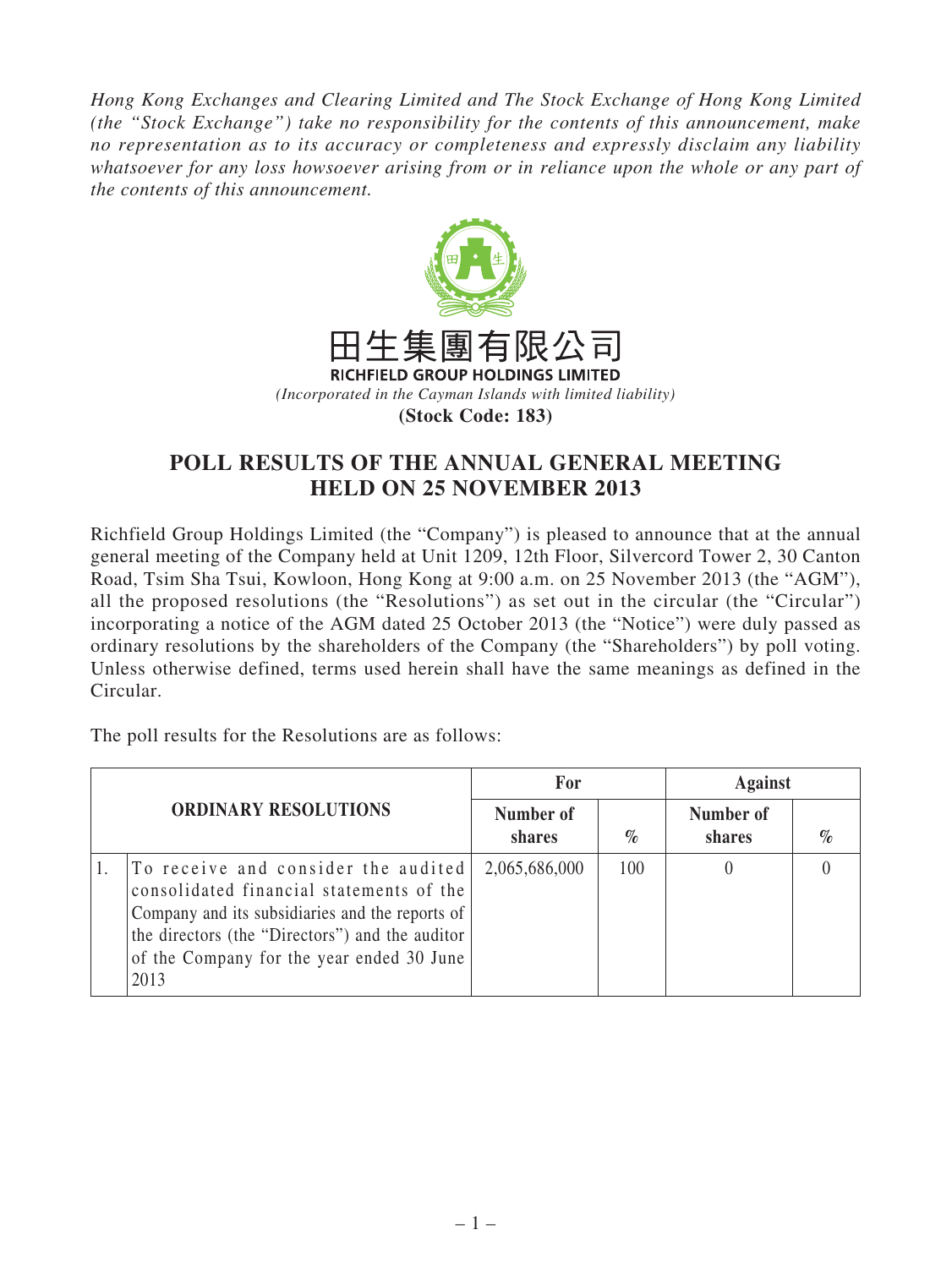|    |                                                                                                                                                        | For                 |        | <b>Against</b>      |          |
|----|--------------------------------------------------------------------------------------------------------------------------------------------------------|---------------------|--------|---------------------|----------|
|    | <b>ORDINARY RESOLUTIONS</b>                                                                                                                            | Number of<br>shares | $\%$   | Number of<br>shares | $\%$     |
| 2. | To re-elect Mr. Lai Hin Wing, Henry as<br>(a)<br>non-executive Director                                                                                | 2,065,686,000       | 100    | $\Omega$            | $\theta$ |
|    | To re-elect Mr. Lung Hung Cheuk as<br>(b)<br>independent non-executive Director                                                                        | 2,065,686,000       | 100    | $\theta$            | $\theta$ |
|    | To authorise the board of Directors<br>(c)<br>(the "Board") to fix the Directors'<br>remuneration                                                      | 2,065,686,000       | 100    | $\theta$            | $\theta$ |
| 3. | To re-appoint BDO Limited as the Company's<br>auditor and authorise the Board to fix its<br>remuneration                                               | 2,065,686,000       | 100    | $\theta$            | $\Omega$ |
| 4. | To grant a general mandate to the Directors<br>to issue, allot and otherwise deal with the<br>Company's shares                                         | 2,050,902,000       | 99.284 | 14,784,000          | 0.716    |
| 5. | To grant a general mandate to the Directors to<br>repurchase the Company's shares                                                                      | 2,065,686,000       | 100    | $\theta$            | $\theta$ |
| 6. | To extend the general mandate granted to<br>the Directors to allot, issue and deal with the<br>Company's shares by the amount of shares<br>repurchased | 2,050,902,000       | 99.284 | 14,784,000          | 0.716    |

The description of the Resolutions above is by way of summary only. The full text appears in the Notice. As at the date of the AGM:

- (a) The total number of the Shares in issue and entitling the holder to attend and vote for or against the Resolutions at the AGM: 3,478,500,000.
- (b) The total number of Shares entitling the holder to attend and abstain from voting in favour of the Resolutions at the AGM as set out in Rule 13.40 of the Rules Governing the Listing of Securities on the Stock Exchange (the "Listing Rules"): Nil.
- (c) None of the Shareholders have stated their intention in the Circular to vote against any of the Resolutions at the AGM.
- (d) None of the Shareholders is required under the Listing Rules to abstain from voting on any of the Resolutions at the AGM.

As more than 50% of the votes were cast in favour of the Resolutions, the Resolutions were duly passed as ordinary resolutions of the Company.